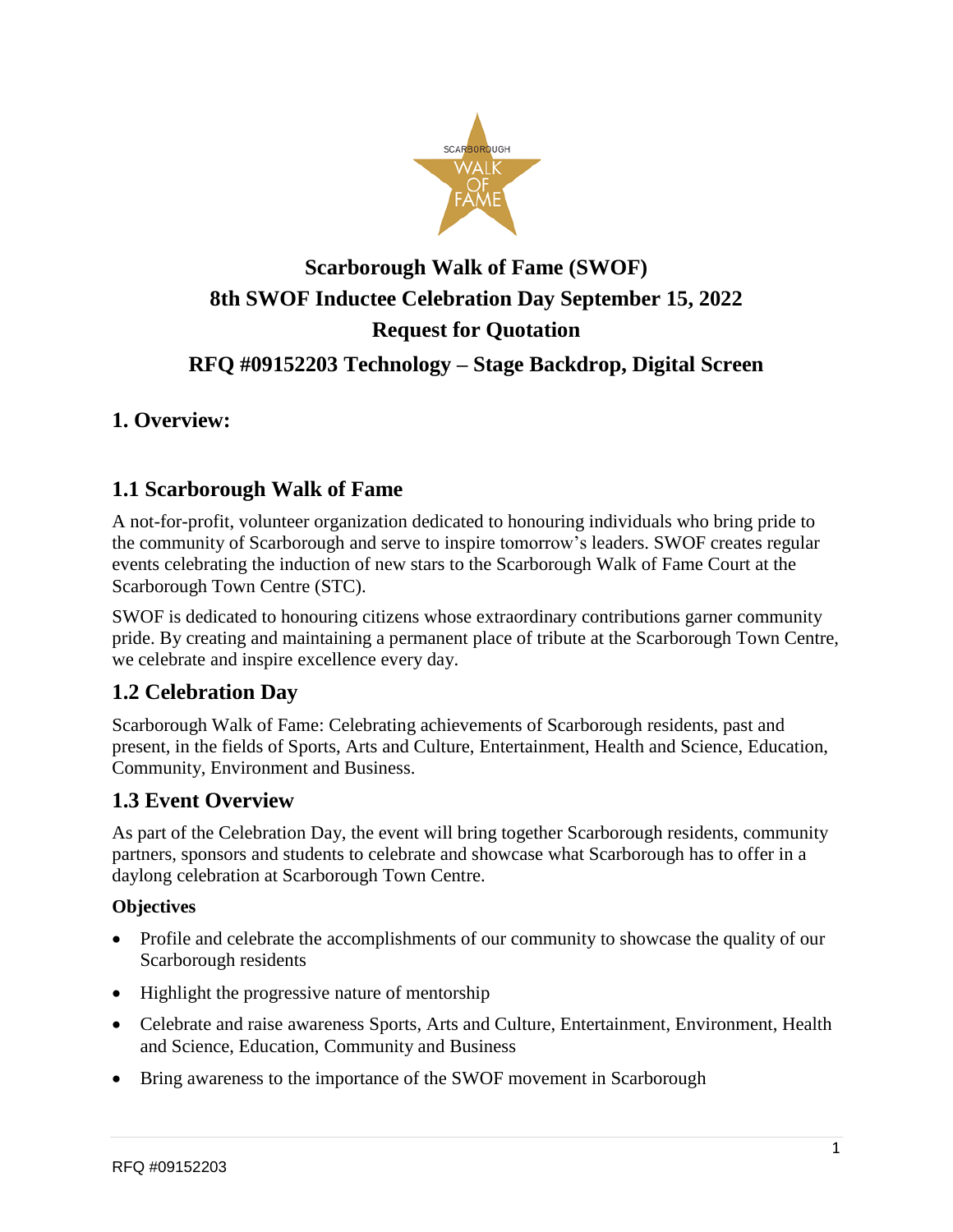#### **1.4 Event Details**

**Location:** Scarborough Town Centre, 300 Borough Dr, Scarborough, ON M1P 4P5 **Date:** Thursday, September 15, 2022 **Time:** 11:00 a.m. to 6:00 p.m. **Number of participants:** Variable

#### **2. Statement of Work:**

#### **2.1 Purpose**

The purpose of this Request for Quotation (RFQ), is to invite Scarborough based businesses/organizations to submit their proposal to participate at the 8th SWOF Inductee Celebration Day

#### **2.2 Scope**

SWOF – dedicated volunteer driven organization experts will manage the theme, logistics, partnerships, marketing and budget along with delivering a transparent bidding process. We will require the select business/organization to provide pre-event and on-site consultation and or deliverables. Please see further details in "3.5 Scope of Work" section.

# **2.3 Project Schedule**

This schedule is based on our current timelines, (subject to change)

Project Timeline: Issuance of RFQ to Proponents on SWOF website Submitting questions: by or before 11:59 p.m. Monday, June 13, 2022 RFQ Close Date 11:59 p.m., Monday, June 27, 2022 Award Contract to business or organization Monday, July 11, 2022 Only successful bidders will be contacted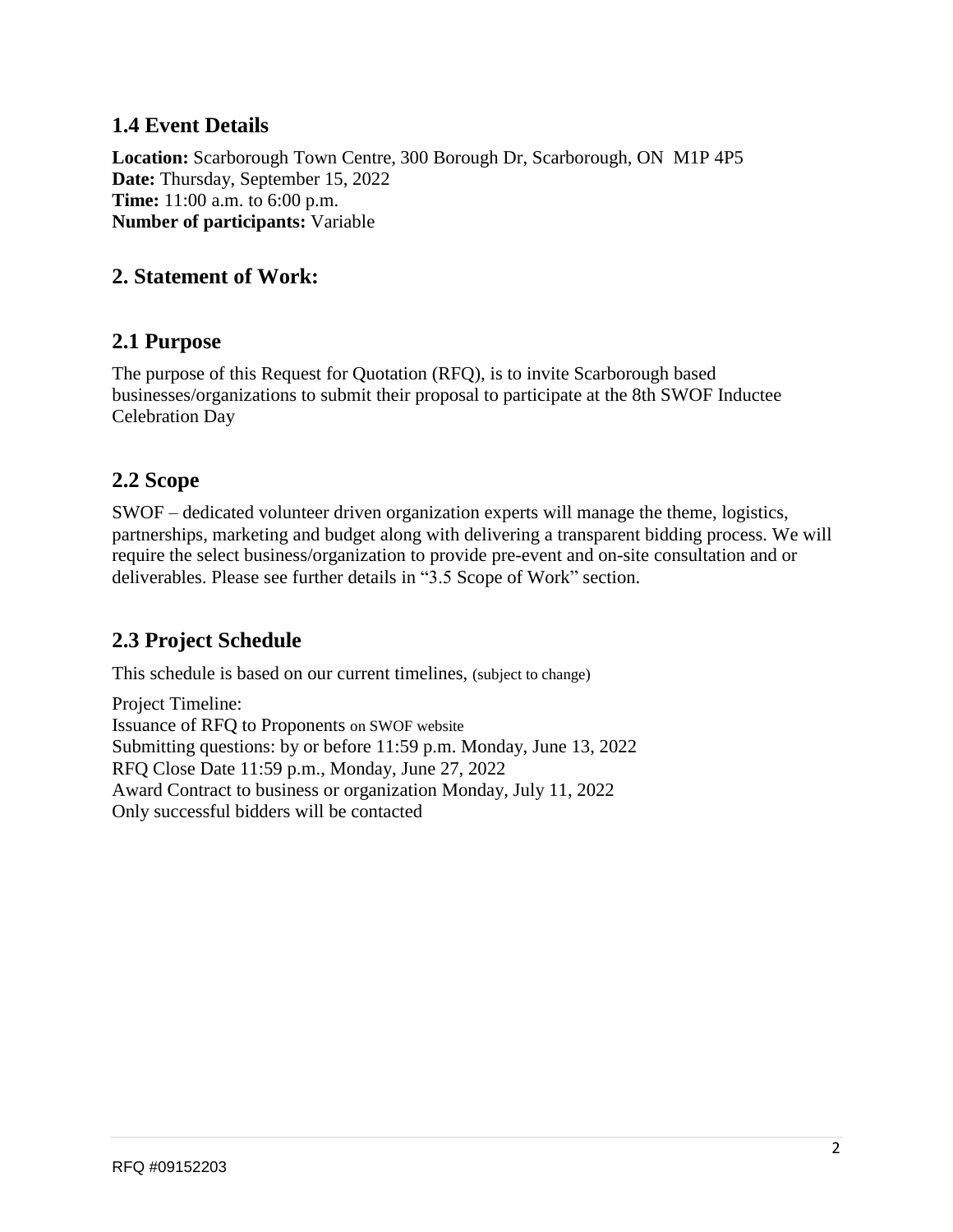#### **3. Proposal Submission Procedure:**

#### **3.1 Business, Organization RFQ Reception**

By responding to this RFQ, the business/organization agrees to be responsible for fully understanding the requirements or other details of the RFQ and will ask any questions to ensure such understanding is gained. SWOF retains the right to disqualify proponents who do not demonstrate a clear understanding of our needs.

## **3.2 Good Faith Statement**

All information provided by SWOF is offered in good faith. Specific items are subject to change at any time based on business circumstances.

#### **3.3 Communication and Proposal Submission Guidelines**

Communications shall not be effective unless a specified procurement executive, who is responsible for managing the RFQ process, formally confirms these communications in writing. In no case shall verbal communication govern over written communications.

Questions relating to this RFQ must be emailed to the contact identified below, on or before 11:59 p.m. Monday, June 13, 2022. If the question is considered relevant to all proponents, SWOF in its sole discretion will provide both the question(s) and the answer in writing to all proponents. SWOF will provide information to proponents in writing only. No other official is empowered to speak for SWOF with respect to this RFQ. Proponents who seek to obtain information, clarification or interpretation from other sources are advised that such material is used at the proponent's own risk, and that SWOF will not be bound by any such representations.

#### **3.3 Submission Process**

Closing date and time: 11:59 p.m. local time, Monday, June 27, 2022

Submit one digital copy to the Scarborough Walk of Fame email id: **[Scarboroughwalkoffame@gmail.com](mailto:Scarboroughwalkoffame@gmail.com)**

The RFQ documentation must be addressed to

#### **SWOF Evaluation Committee RFQ #09152203 8th SWOF Inductee Celebration Day Thursday, September 15, 2022**

RFQ submissions that arrive after the closing date and time will not be accepted and will be returned. Only email submissions will be accepted.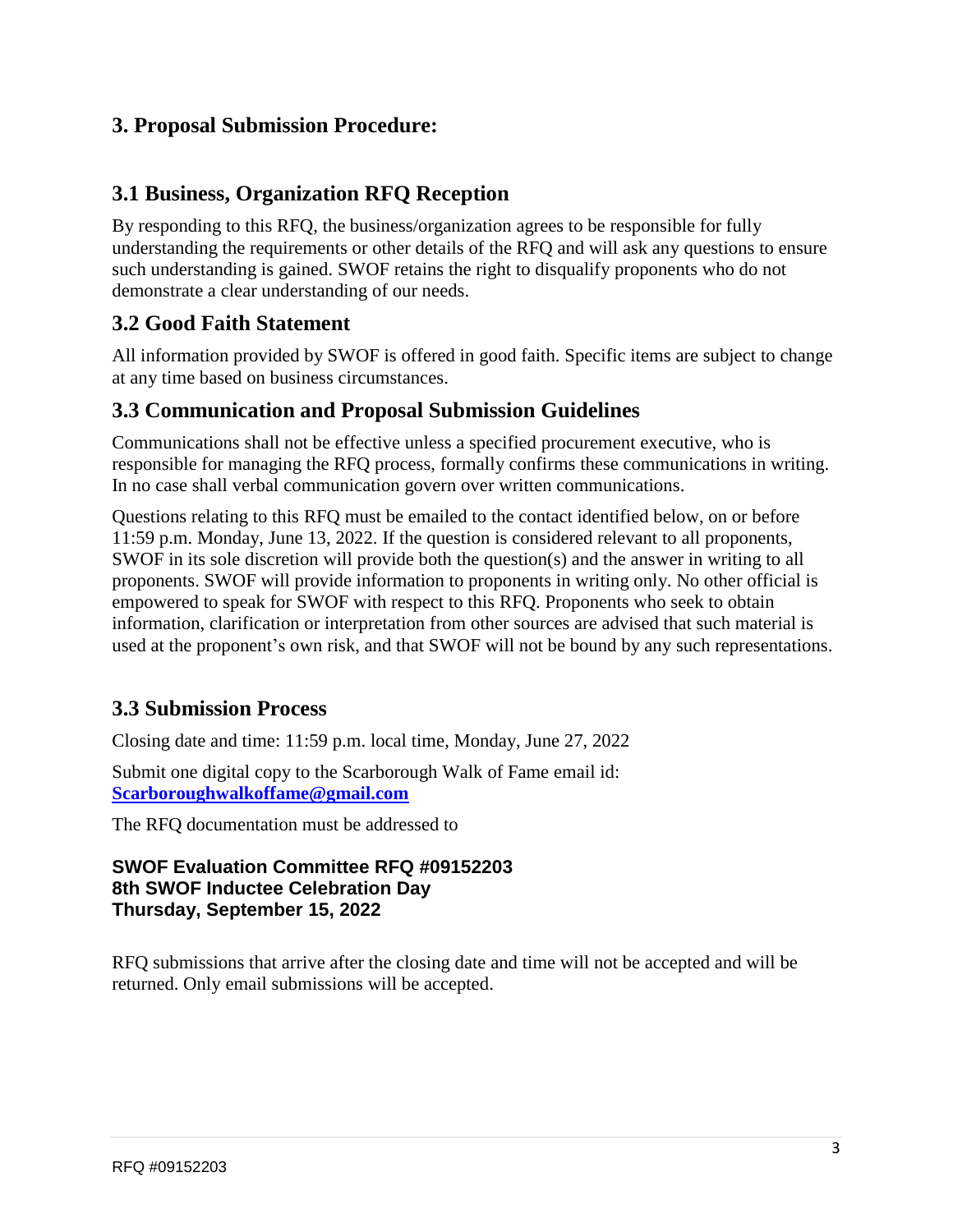## **3.4 Evaluation Criteria**

All RFQ proposals will be evaluated systematically based on the following key criterion. The purpose of this section is to identify suppliers with the interest and capabilities to complete the deliverables as defined in the Scope of Work.

## **3.5 Scope of Work (SOW)**

Key evaluation criteria include capabilities demonstrated with past events and quality of events.

Proponents are expected to include the following as part of their proposal (Microsoft word or pdf document format only)

- A. Statement of Interest **(5 Points)**
- B. Primary contact information (**2 Points**)
- C. Brief Description of business or organization (**3 points**)
- D. List and provide a brief description of two recently completed contracts which are comparable to the proposed RFQ and which demonstrate relevant capabilities of your business or organization. (**10 Points**)
- E. Provide current business or organization documents business licenses, insurances and certifications-where applicable (**5 Points**)
- F. Complete the following questions (**10 points**)
	- a. Give example of your product and price range
	- b. Provide details of your proposed product or service
	- c. Provide cancellation policy
	- d. Provide location requirements STC
	- e. Explain how your Scarborough based business/organization will meet the needs of our Event **(5 Points)**
- G. Provide a timeline (window for deliverables) based on your recommendations (**5 points**)
- H. Quote broken down in order of Scope of Work (**5 points**)
- **Total: 50**

#### **3.6 Short-list Selection**

Proponents who have demonstrated their capacity to meet our needs will be contacted by phone and/or email to be notified of their selection to move forward in the RFQ process.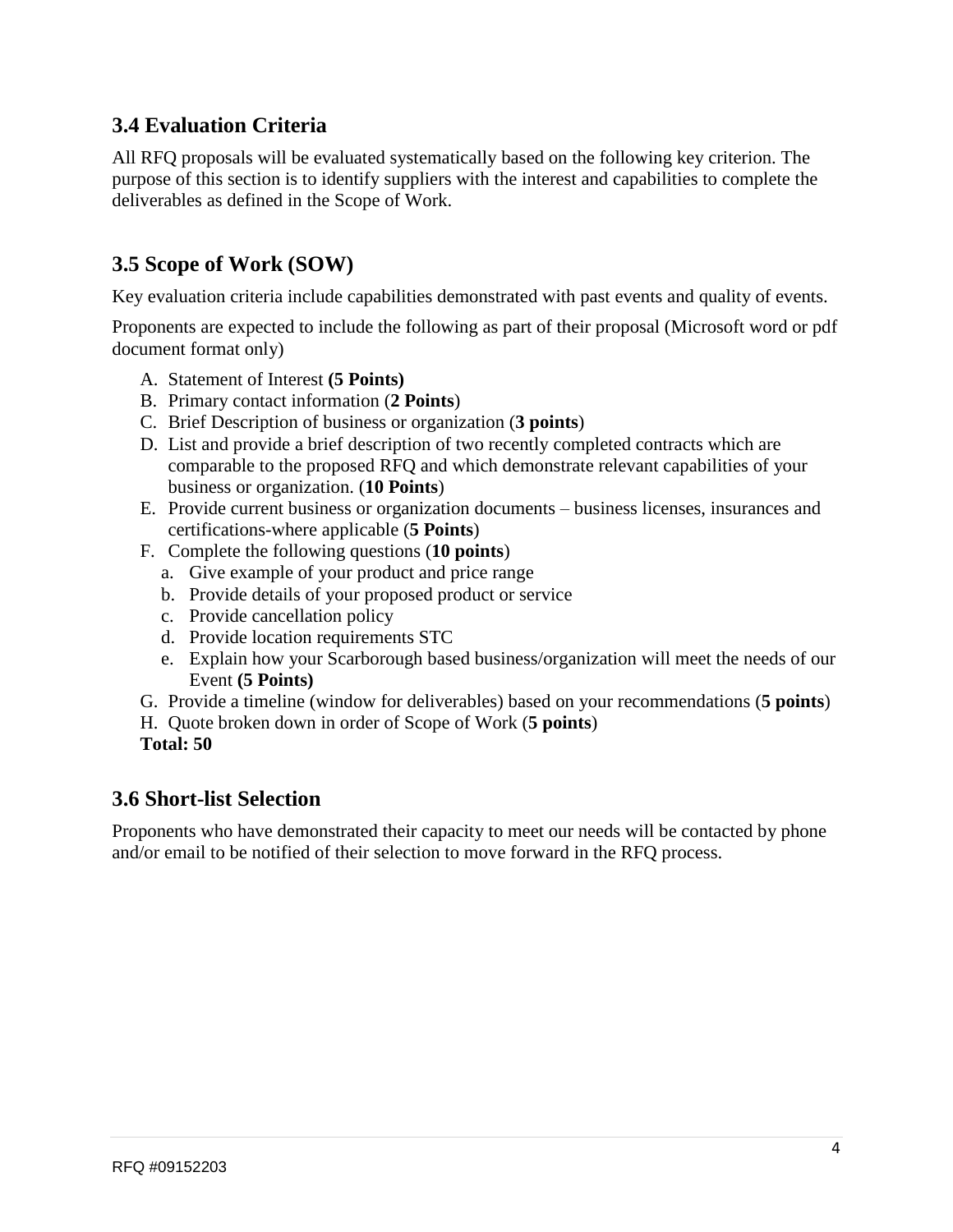### **4. Scope of Work and Business Requirements**

SWOF will require the Scarborough based businesses/organizations to provide the following aspects of the event:

#### **4.1 Counsel/Guidance**

Two or three meetings before Celebration Day (Thursday September 15) Unlimited emails/phone calls replying within a business day.

#### **4.2 On-Site Deliverables Scarborough Town Centre**

**Location:** STC Centre Court lower level, Main Stage

**Participants:** 250-500 flow through

**Service:** Audio Tech Program coordinator/Production manager

**Product:** LED Video Wall daylight resolution with virtual one-way technology package

- 20' x 12' or similar size
- 2.9m Pitch or better preferred. Event is during broad daylight; lighting is to add some effects to the stage to go along the LED wall
- Wireless Router with LAN out/with wired connection to laptop
- Ground supported/setup on stage riser
- All content will be provided in advance
- Require pre-production assistance to have screen states ready prior to setup day
- Requires clean finish to cover the backing

Please provide number of 15A circuits required

#### **Other**

- Set up-start 8:00 p.m. Wednesday, September 14, ongoing
- Rehearsal 8:00 a.m. Thursday, September 15
- Show ready 10:30 a.m. flow through 8:00 p.m.
- Strike 8:00 p.m. all equipment removed by or before 8:00 a.m. Friday, September 16